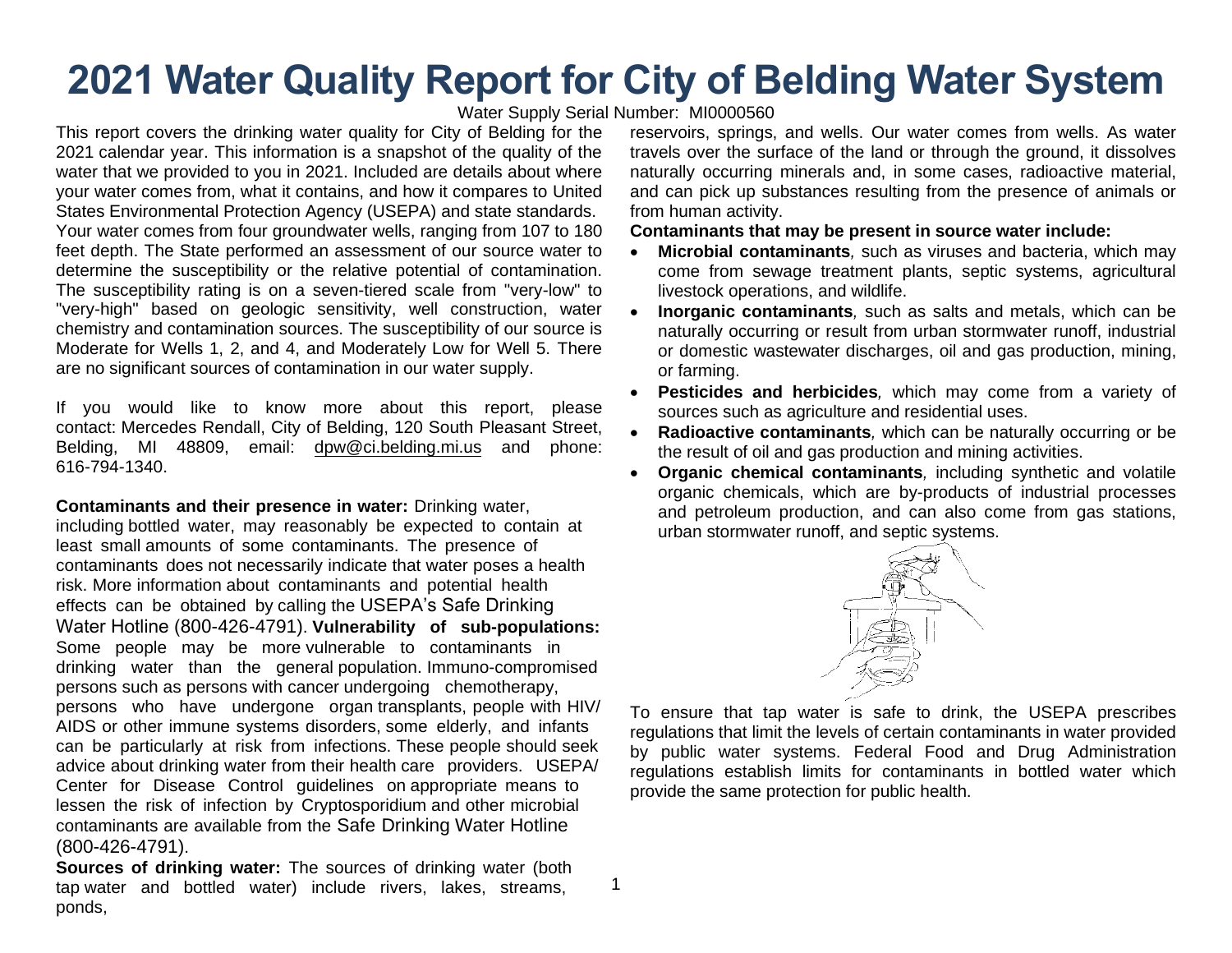# **Water Quality Data**

The table below lists all the drinking water contaminants that we detected during the 2021 calendar year. The presence of these contaminants in the water does not necessarily indicate that the water poses a health risk. Unless otherwise noted, the data presented in this table is from testing done January 1 through December 31, 2021. The State allows us to monitor for certain contaminants less than once per year because the concentrations of these contaminants are not expected to vary significantly from year to year. All the data is representative of the water quality, but some are more than one year old.

### **Terms and abbreviations used below:**

- Maximum Contaminant Level Goal (MCLG): The level of a contaminant in drinking water below which there is no known or expected risk to health. MCLGs allow for a margin of safety.
- Maximum Contaminant Level (MCL): The highest level of a contaminant that is allowed in drinking water. MCLs are set as close to the MCLGs as feasible using the best available treatment technology.
- Maximum Residual Disinfectant Level (MRDL): The highest level of a disinfectant allowed in drinking water. There is convincing evidence that addition of a disinfectant is necessary for control of microbial contaminants.
- Maximum Residual Disinfectant Level Goal (MRDLG): The level of a drinking water disinfectant below which there is no known or expected risk to health. MRDLGs do not reflect the benefits of the use of disinfectants to control microbial contaminants.
- N/A: Not applicable
- ppm: parts per million or milligrams per liter
- ppb: parts per billion or micrograms per liter
- Action Level (AL): The concentration of a contaminant which, if exceeded, triggers treatment or other requirements that a water system must follow.

| <b>Regulated Contaminant</b>               | MCL, TT,<br>or MRDL | MCLG or<br><b>MRDLG</b> | Level<br>Detected | Range            | Year<br>Sampled | Violation<br>Yes/No | <b>Typical Source of Contaminant</b>                                                                                            |
|--------------------------------------------|---------------------|-------------------------|-------------------|------------------|-----------------|---------------------|---------------------------------------------------------------------------------------------------------------------------------|
| Barium (ppm)                               | 2                   | 2                       | 0.05              | $0.04 -$<br>0.05 | 2019            | <b>No</b>           | Discharge of drilling wastes; Discharge of<br>metal refineries; Erosion of natural deposits                                     |
| Fluoride (ppm)                             | 4                   | 4                       | 0.62              | $0.51 -$<br>0.62 | 2021            | <b>No</b>           | Erosion of natural deposits; Water additive<br>which promotes strong teeth; Discharge from<br>fertilizer and aluminum factories |
| Sodium <sup>1</sup> (ppm)                  | N/A                 | N/A                     | 17                | 14 - 25          | 2021            | N/A                 | Erosion of natural deposits                                                                                                     |
| <b>TTHM Total Trihalomethanes</b><br>(ppb) | 80                  | N/A                     | 2.5               | N/A              | 2021            | <b>No</b>           | Byproduct of drinking water disinfection                                                                                        |

*1Monitoring Data for Regulated Contaminants*

<sup>1</sup> Sodium is not a regulated contaminant.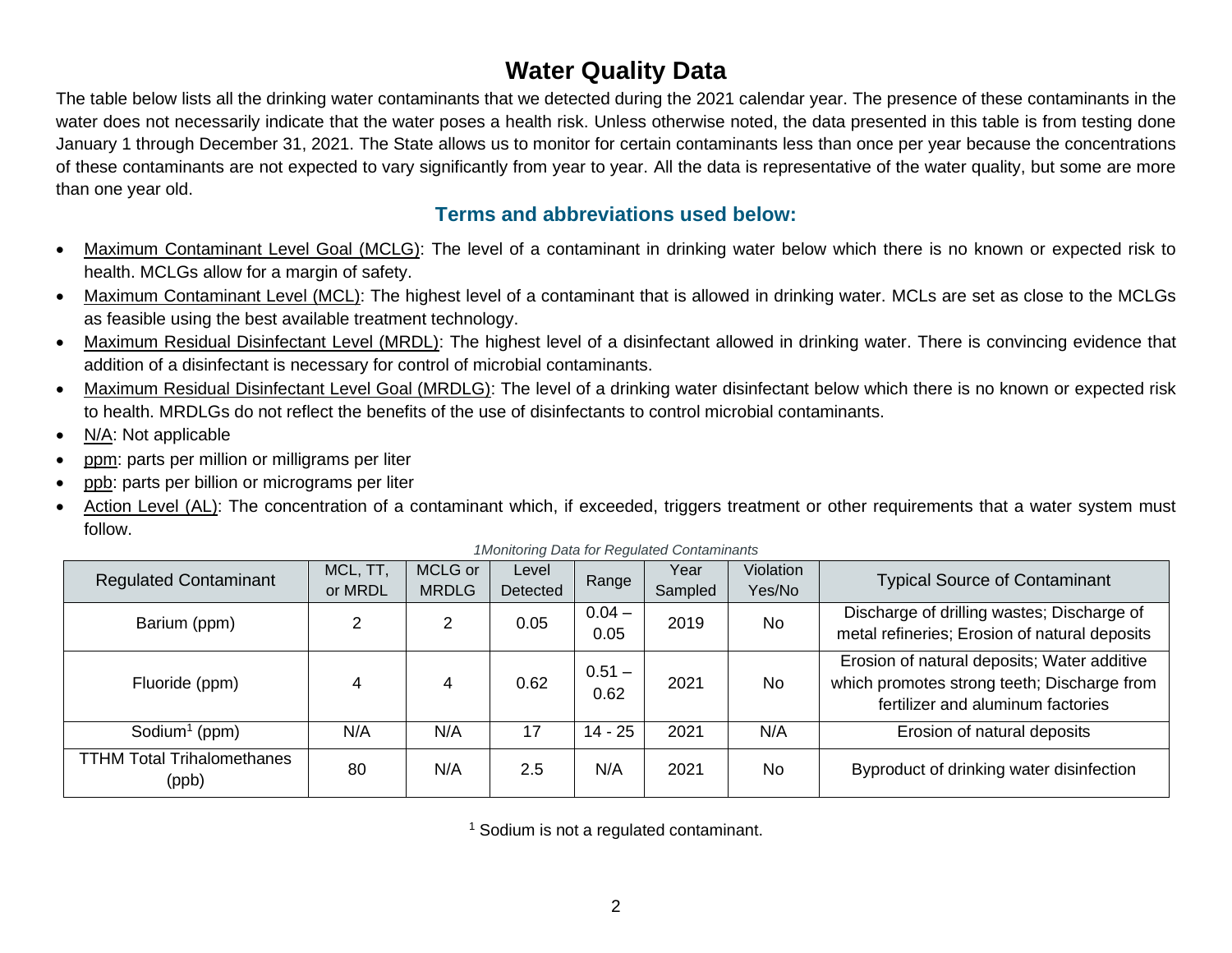| Chlorine <sup>2</sup> (ppm)                                |    |             | 0.38                       | $0.16 -$<br>0.78           | $2020 -$<br>2021 | No                               | Water additive used to control microbes |
|------------------------------------------------------------|----|-------------|----------------------------|----------------------------|------------------|----------------------------------|-----------------------------------------|
| <b>Inorganic Contaminant Subject</b><br>to AL <sub>s</sub> | AL | <b>MCLG</b> | Your<br>Water <sup>3</sup> | Range<br>of<br>Result<br>s | Year<br>Sampled  | Number of<br>Samples<br>Above AL | <b>Typical Source of Contaminant</b>    |

 $2$  The chlorine "Level Detected" was calculated using a running annual average.

<sup>3</sup> Ninety (90) percent of the samples collected were at or below the level reported for our water.

## **Additional Monitoring**

Unregulated contaminants are those for which the USEPA has not established drinking water standards.

| Unregulated Contaminant<br>Name | Average<br>Level<br>Detected | Range          | Year<br>Sampled | Comments                                            |  |
|---------------------------------|------------------------------|----------------|-----------------|-----------------------------------------------------|--|
| Hardness as CaCO3 (mg/l)        | 282                          | $272 -$<br>286 | 2021            | Results of monitoring are available upon<br>request |  |

#### **Water samples collected from all the wells in 2020 and 2021 and tested for PFAS contaminants and the test results were non-detect.**

### **Monthly bacteriological samples collected in 2021, the water samples were non-detect for total coliform bacteria.**

**Information about lead:** If present, elevated levels of lead can cause serious health problems, especially for pregnant women and young children. Lead in drinking water is primarily from materials and components associated with service lines and home plumbing. [NAME OF UTILITY] is responsible for providing high quality drinking water but cannot control the variety of materials used in plumbing components. When your water has been sitting for several hours, you can minimize the potential for lead exposure by flushing your tap for 30 seconds to 2 minutes before using water for drinking or cooking. If you have a lead service line, it is recommended that you run your water for at least 5 minutes to flush water from both your home plumbing and the lead service line. If you are concerned about lead in your water, you may wish to have your water tested. Information on lead in drinking water, testing methods, and steps you can take to minimize exposure is available from the USEPA's Safe Drinking Water Hotline or at http://www.epa.gov/safewater/lead.

Infants and children who drink water containing lead could experience delays in their physical or mental development. Children could show slight deficits in attention span and learning abilities. Adults who drink this water over many years could develop kidney problems or high blood pressure. Copper is an essential nutrient, but some people who drink water containing copper in excess of the action level over a relatively short amount of time could experience gastrointestinal distress. Some people who drink water containing copper in excess of the action level over many years could suffer liver or kidney damage. People with Wilson's Disease should consult their personal doctor.